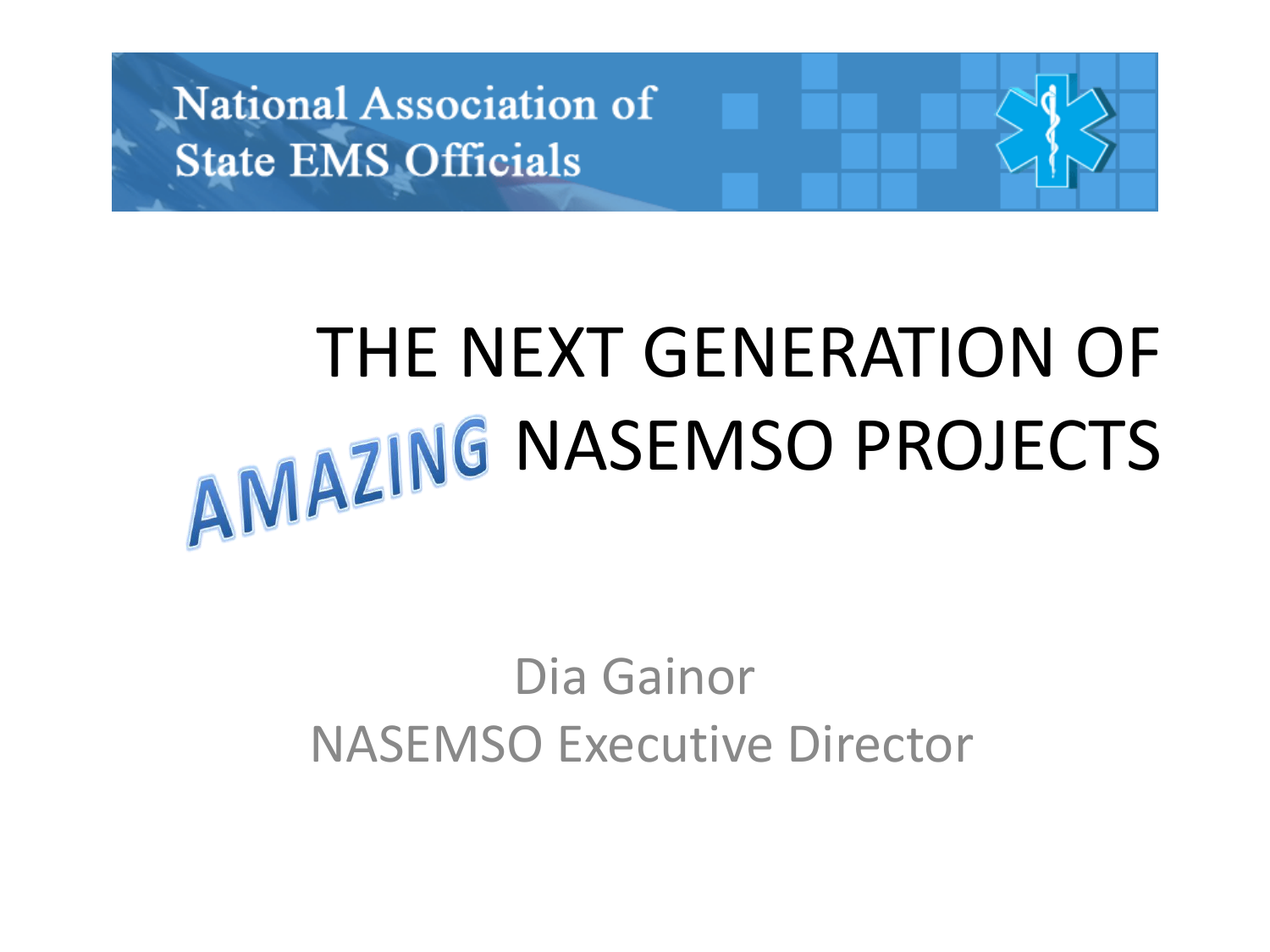### MILITARY TO CIVILIAN EMS TRANSITION

- "One stop shop" of links to state specific EMS personnel licensure requirements pages
- Assess and document the status of current state legislative or regulatory relief
- Identify functional characteristics and promising practices of EMS educational bridge programs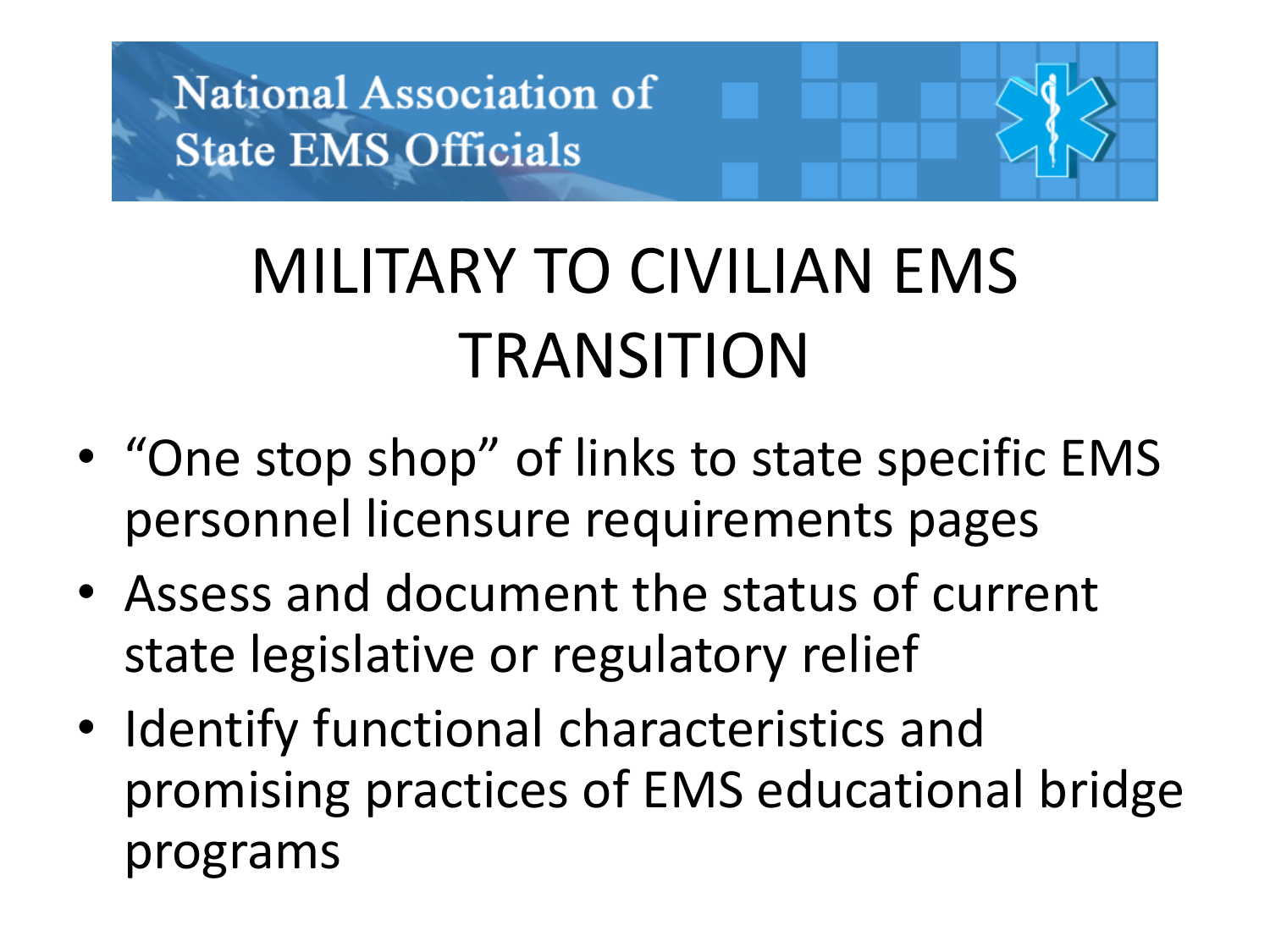- Develop a broader strategy/MOU through which state EMS offices could commit to the concept of streamlining and expediting the licensure process for SSMs, veterans and their spouses
- Identify common core elements of state EMS requirements for initial personnel licensure and an environmental scan of other unique statespecific requirements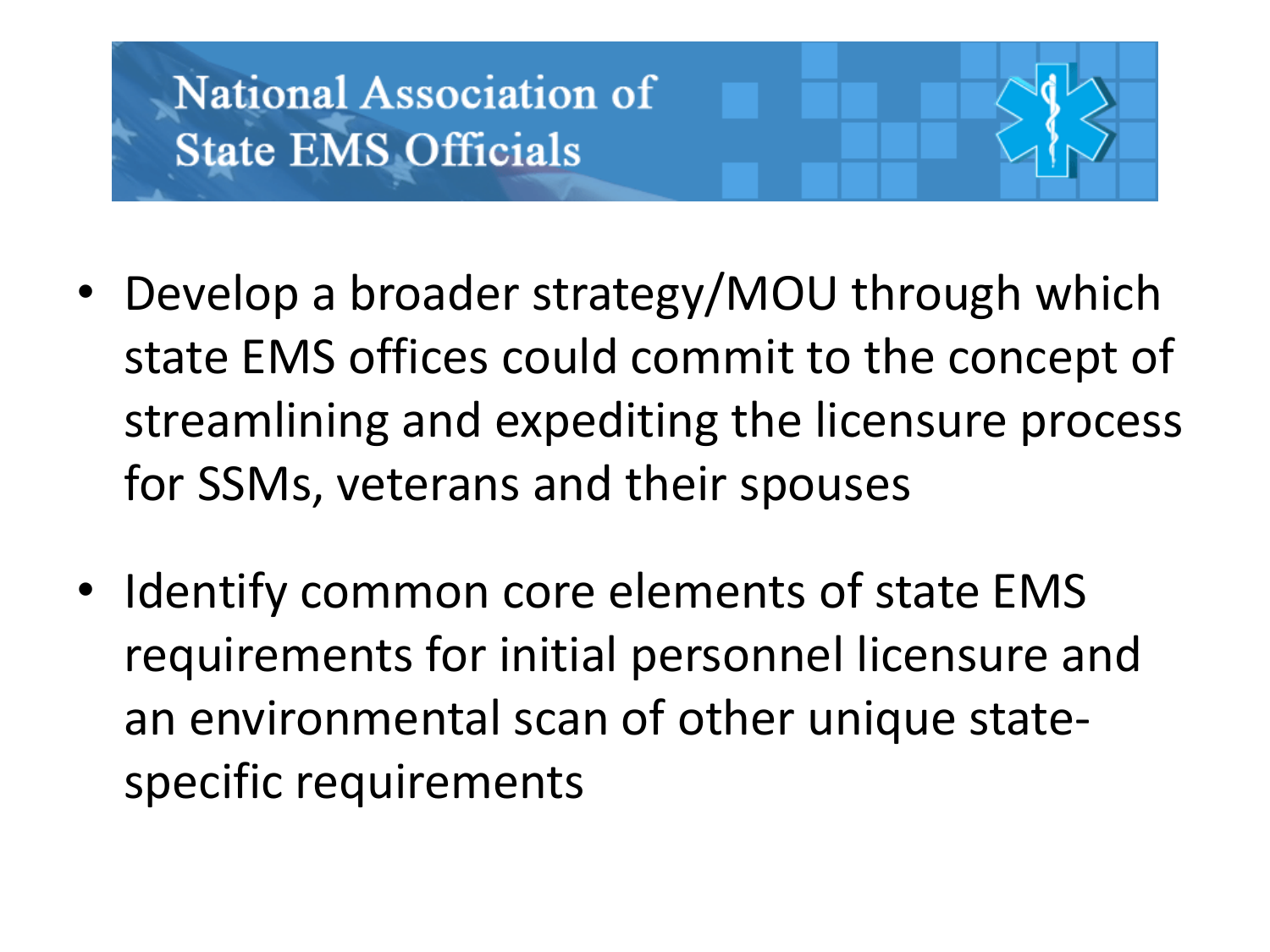- Identify standards and promising practices related to states' licensure of EMS personnel, at least at the EMT and paramedic levels
- Draft recommendations (including list of potential or actual resources/toolkit items) that would help the EMS education community assist returning service members in gaining state recognition as an EMS practitioner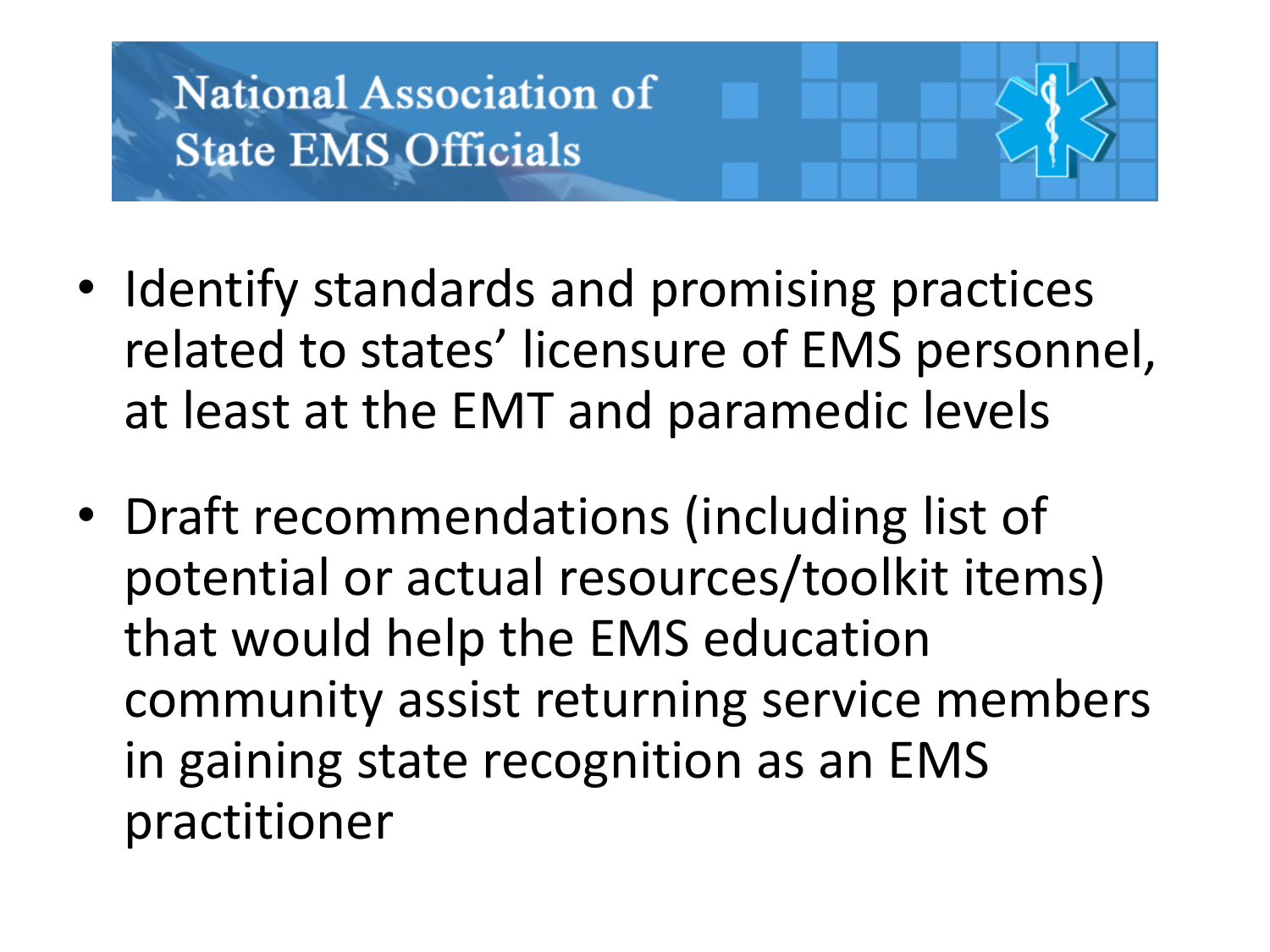- Create and add EMS personnel licensure related definitions to those created in the workforce project related to licensure requirements and capturing licensees' status
- Identify other workforce data collection strategies, to include identification of returning service members, veterans, and civilians actively deployed in Reserve Components.